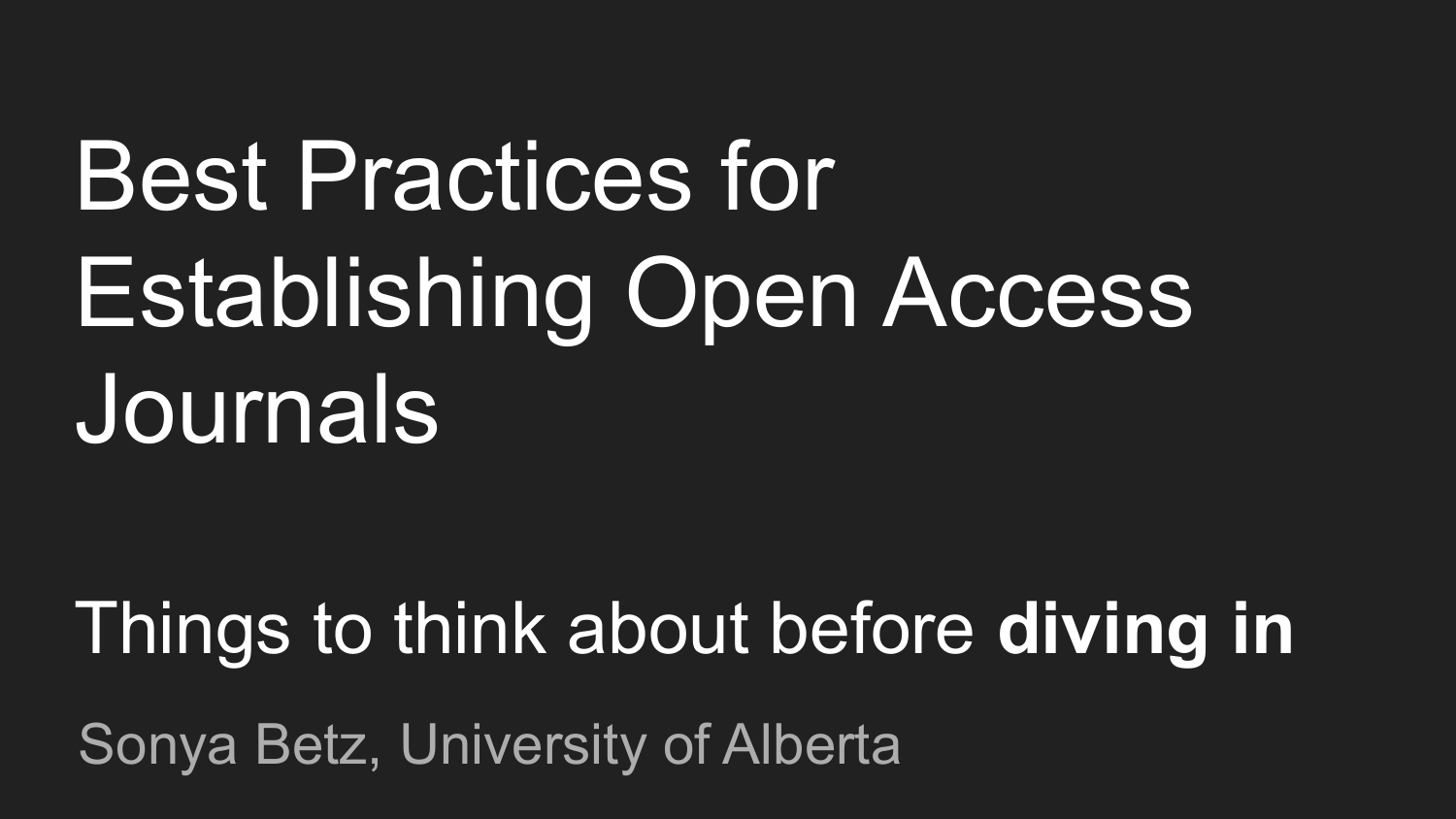## Assumption

You've decided you want to publish open access journals, and have good reasons behind why you want to do this!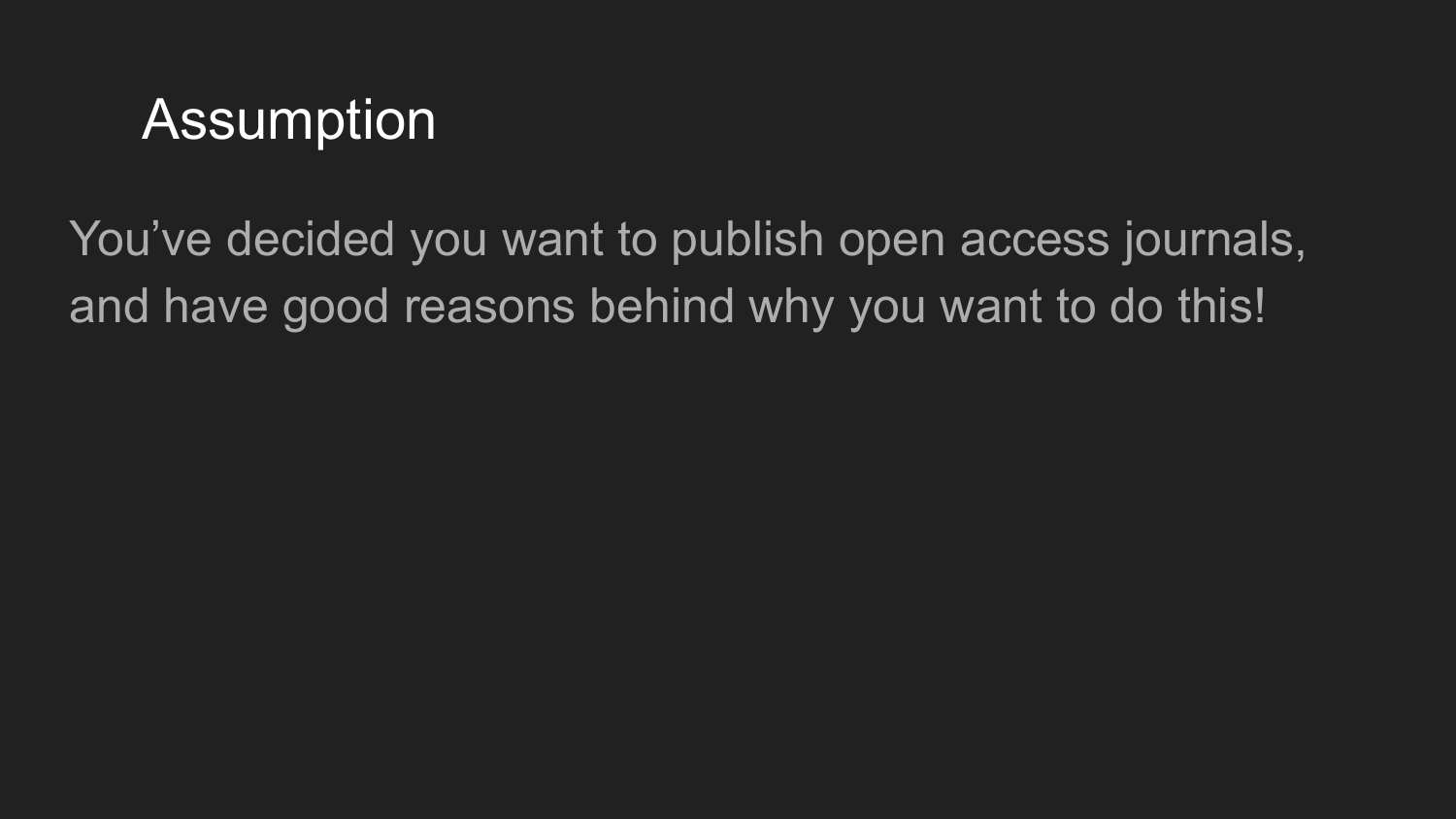#### Establish clear boundaries around your service

- What type of publications will be published?
- Who can access this service?
- What services will be provided to each publication?
- What other questions would you need answered?

Resource: [Kate McCready and Emma Molls, Developing a Business Plan for a](https://www.mdpi.com/2304-6775/6/4/42/htm) [Library Publishing Program](https://www.mdpi.com/2304-6775/6/4/42/htm)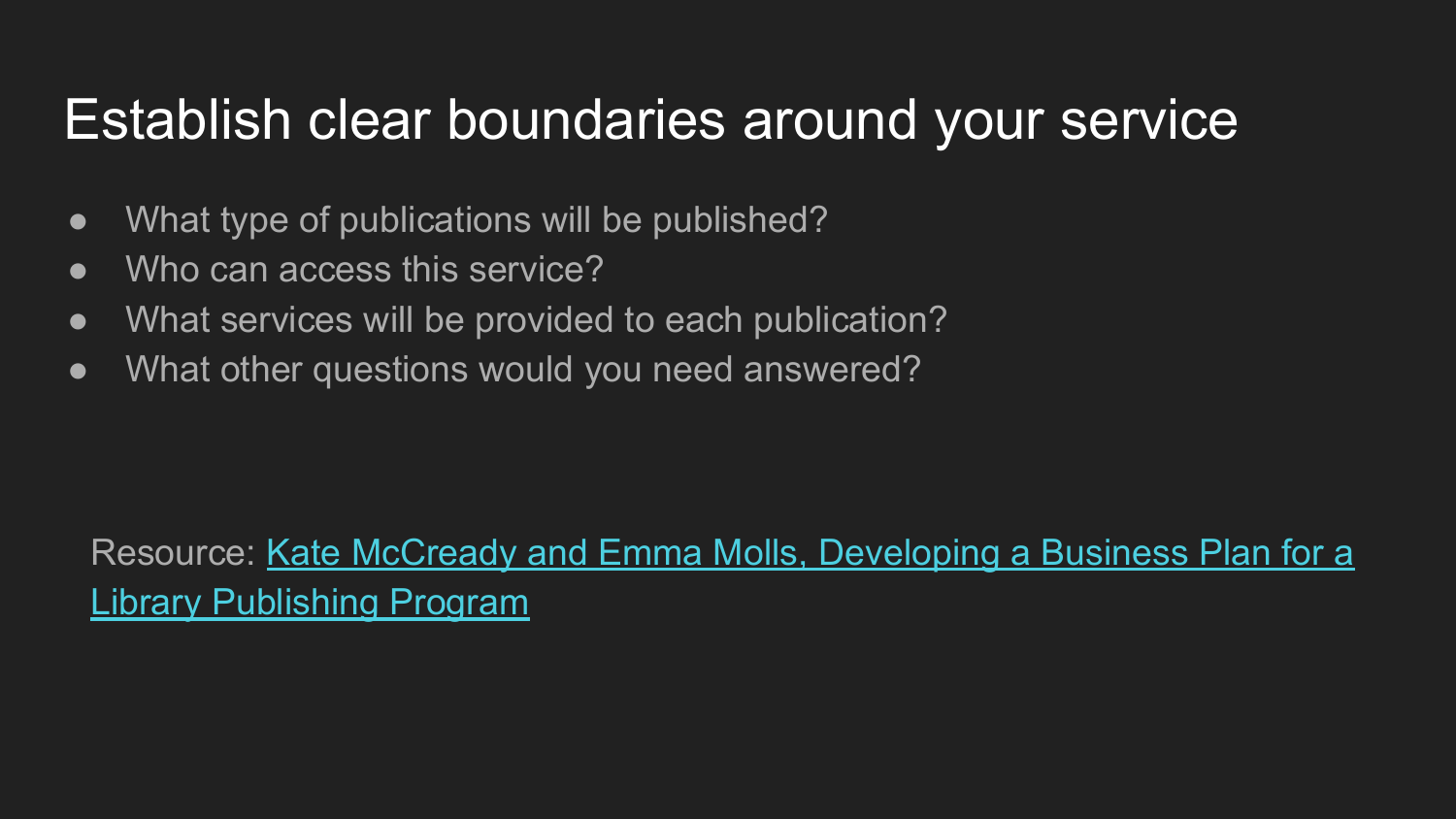## Understand how and who

- How will journals publish?
- What level of support will the Library provide and who will do this work?

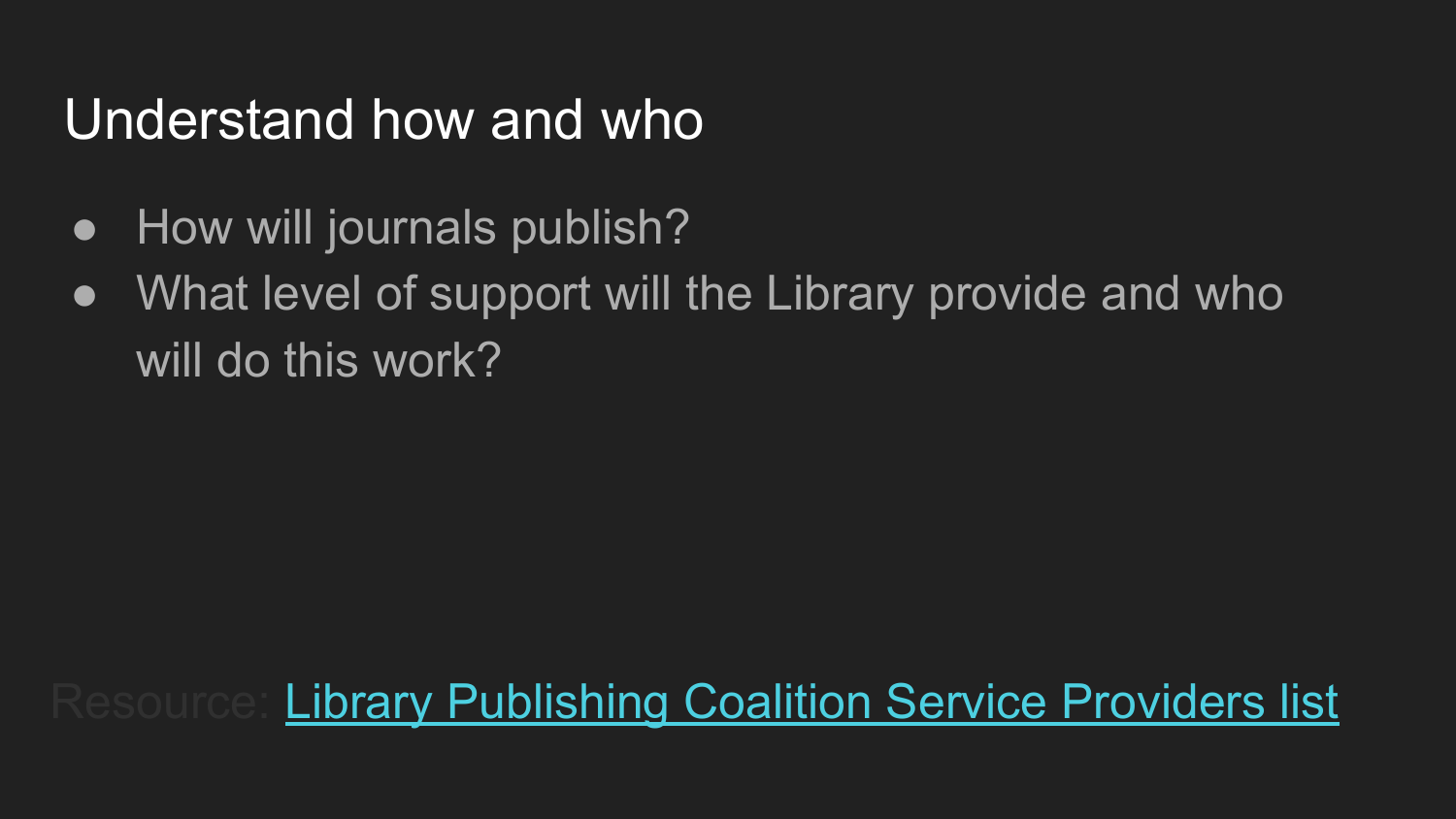## Communicate roles and expectations clearly

- Develop MOU or service agreement
- Intake conversation: answer questions, surface assumptions, clarify roles
- How do others do this?

Resource: [University of Alberta Libraries journal publishing program MOU](https://drive.google.com/file/d/11cDaBwEfu6RkF7BlxV14T4Ktuf_2RHPh/view)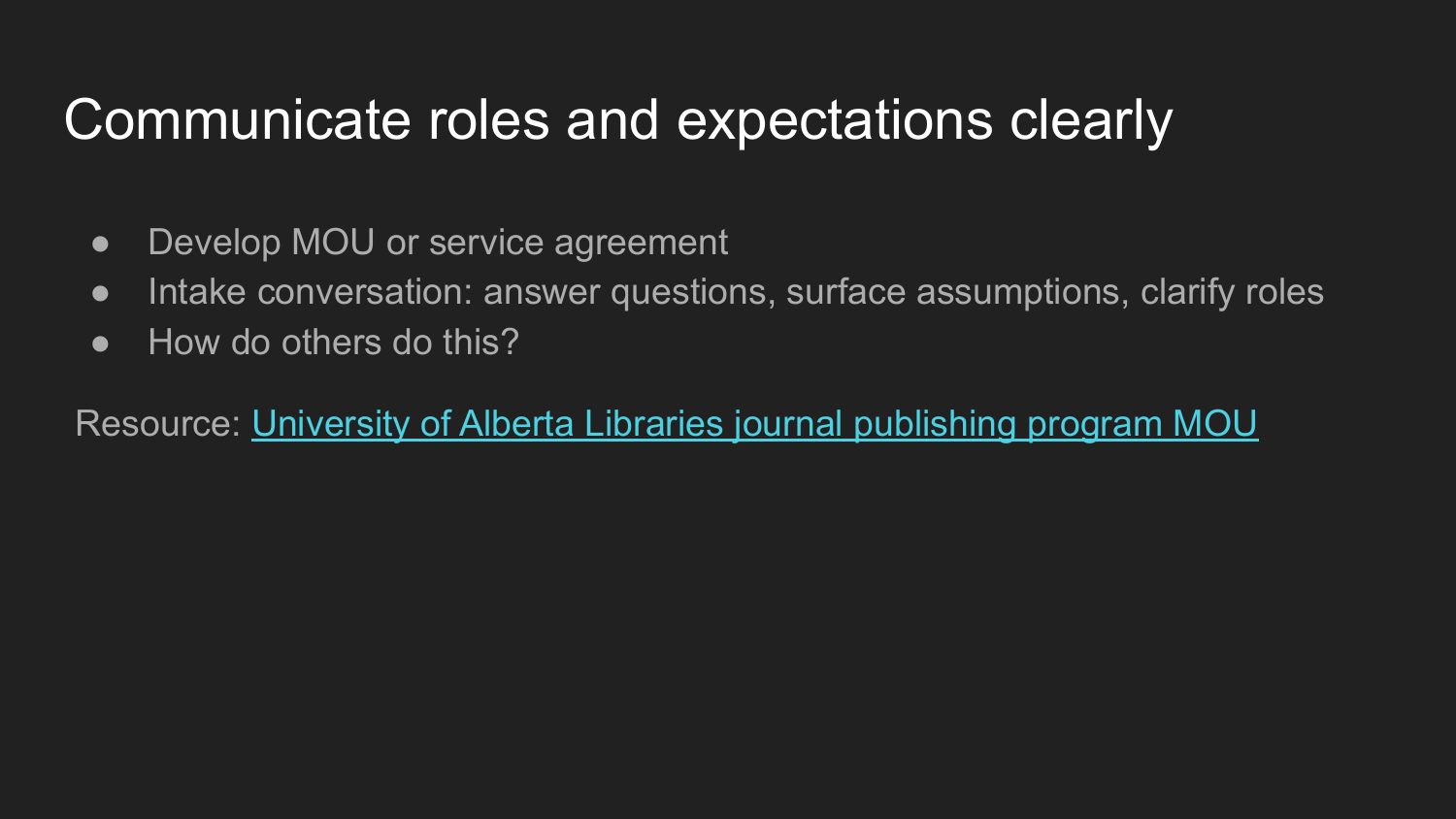## Policies, policies, policies

- Journal sustainability and governance
- Submission AND reviewing guidelines
- Author agreement
- Self-archiving / copyright policy
- Privacy policy
- Author disputes / retraction policies
- Others?

Resources: [Committee on Publicaton Ethics, Core Practices](https://publicationethics.org/core-practices), [PKP School,](https://pkpschool.sfu.ca/courses/becoming-an-editor/) [Becoming an Editor](https://pkpschool.sfu.ca/courses/becoming-an-editor/), [LPC, An Ethical Framework for Library Publishers](https://librarypublishing.org/resources/ethical-framework/)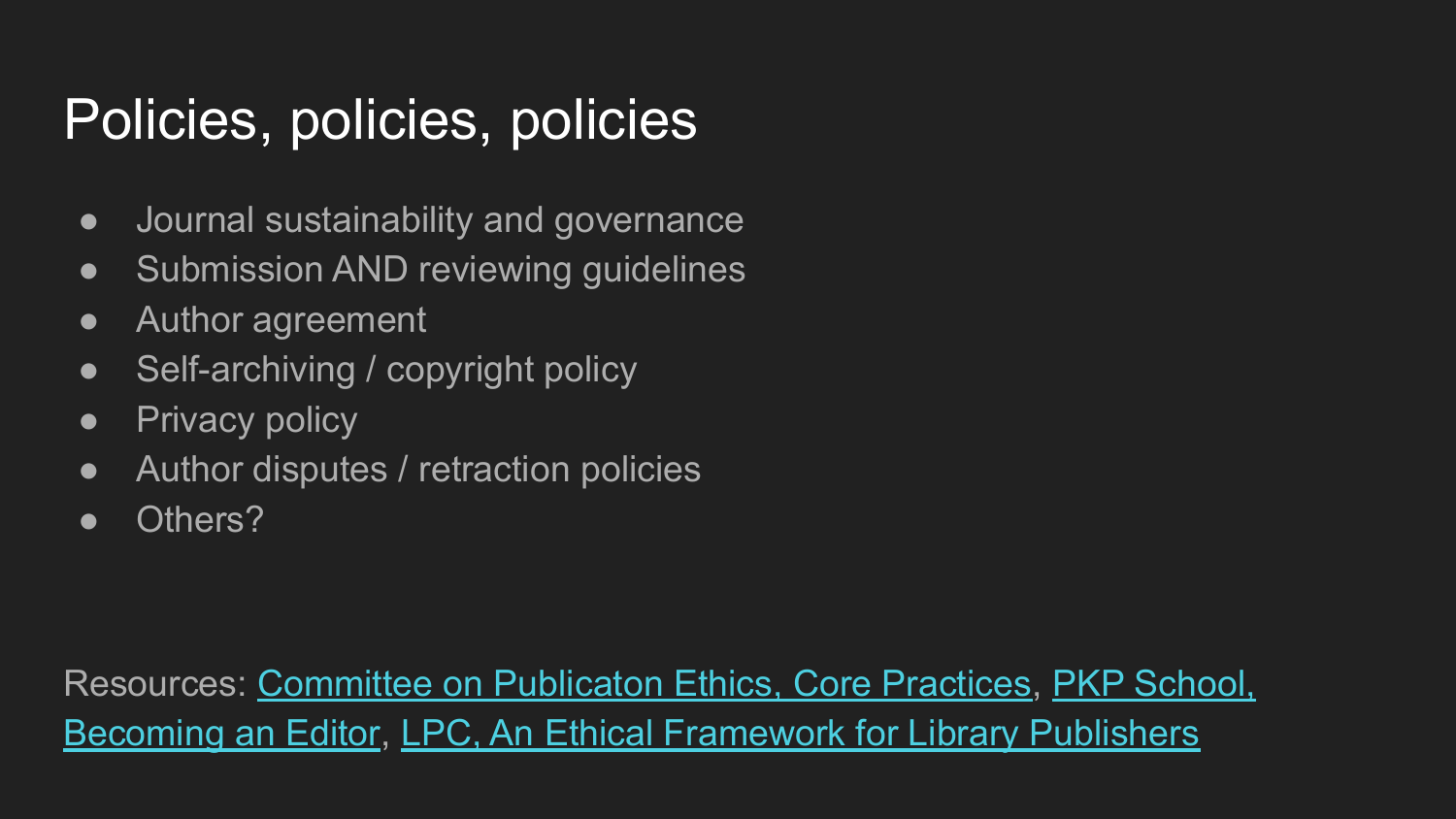## Establishing a reputation

"Markers of legitimacy"

- Unique title
- Easy to find and understand info about scope, policies, guidelines, editors
- ISSN
- Directory of Open Access Journals
- UlrichsWeb Global Serials Directory
- Set up stats early!
- Others?

Resource: [PKP, Getting Found, Staying Found](https://docs.pkp.sfu.ca/getting-found-staying-found/en/)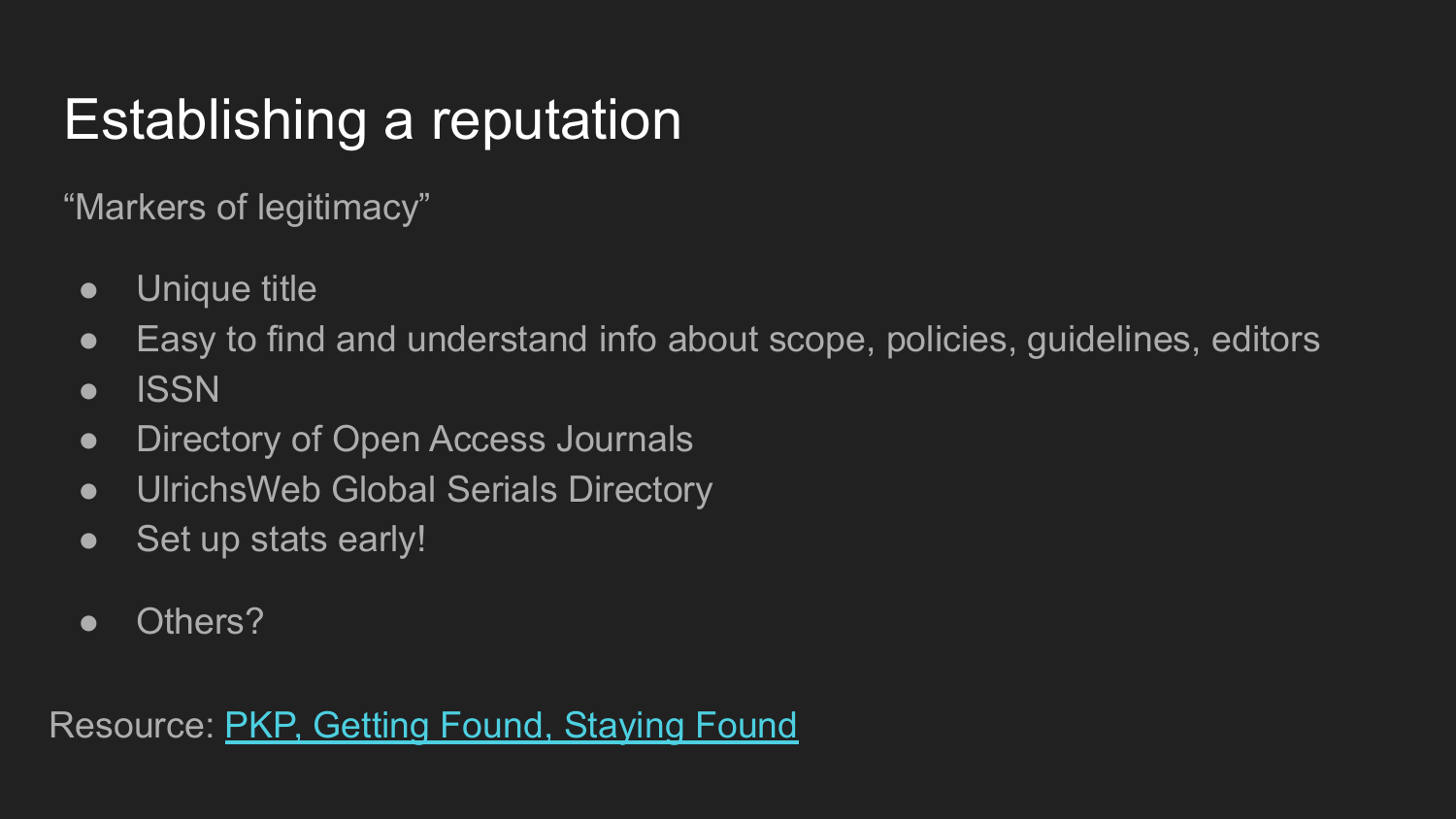## Make it findable (won't somebody think of the librarians!)

- DOIs
- Google Scholar
- **Title level cataloguing**
- Link resolver knowledgebase
- Indexing and abstracting services
- Marketing and outreach

Resource: [Library Publishing Curriculum, Impact Module](https://drive.google.com/drive/folders/1XB-9YRDHW0HhmHB75jVHlj0mPLmBL1c8)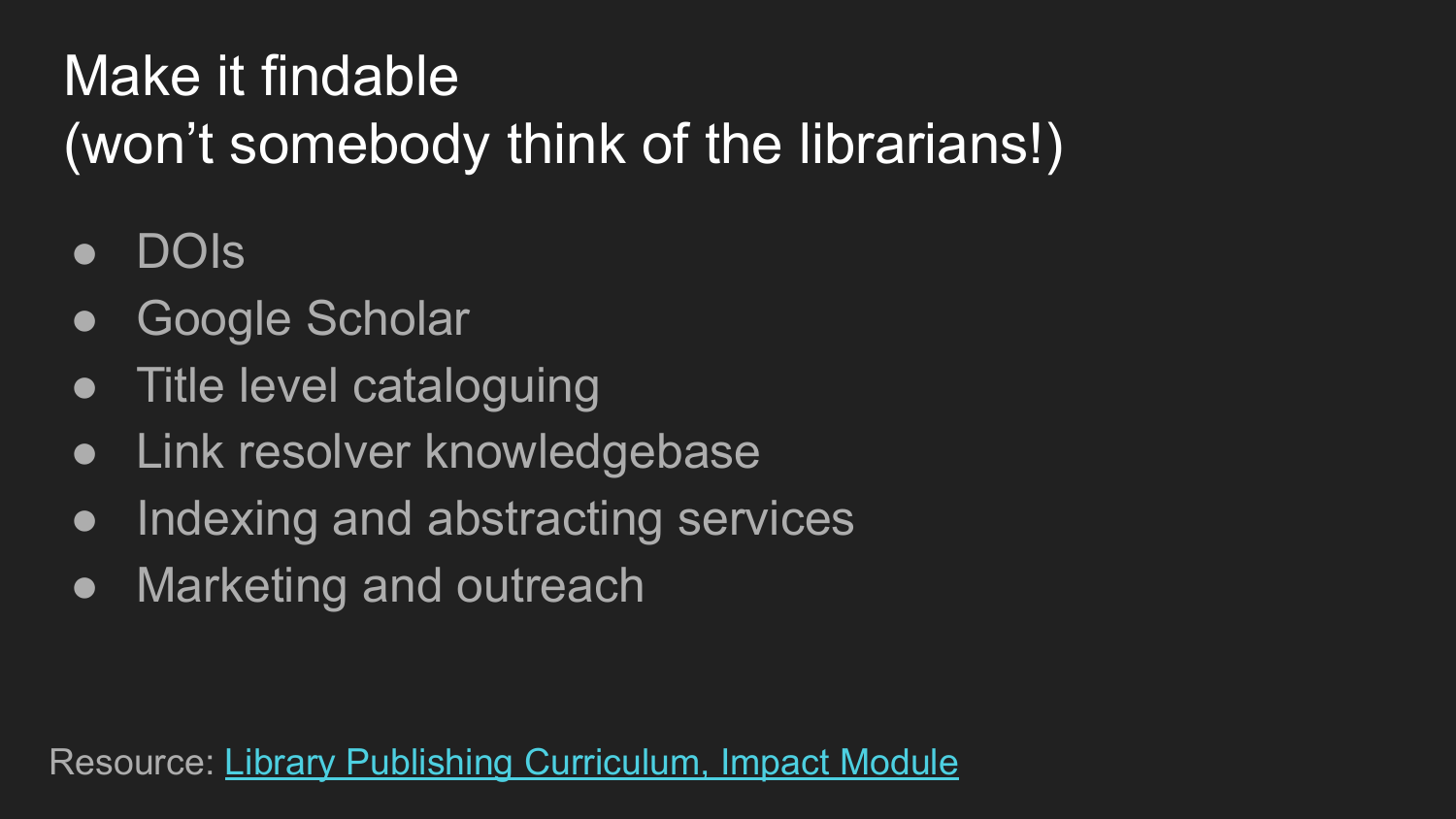#### Make it findable later

- Digital preservation
	- PKP Preservation Network, Portico, CLOCKSS
- Repository archiving SHERPA/RoMEO